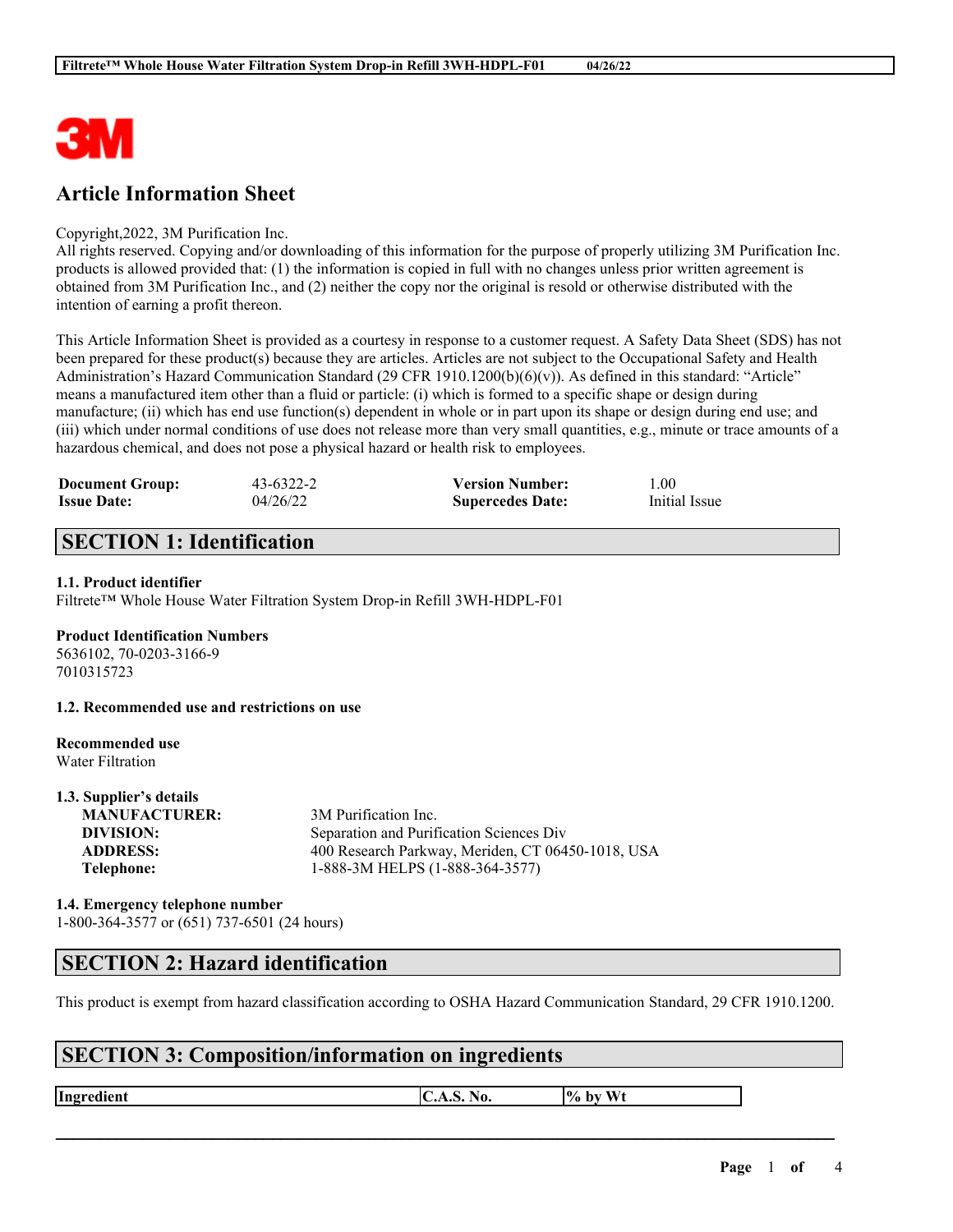| <b>Pleated Paper</b>  | Mixture | $\Lambda$ $\Gamma$<br>Ć<br>≄ ۱<br>. . |
|-----------------------|---------|---------------------------------------|
| Adhesive              | Mixture | 40 -<br>41                            |
| <b>Filter Support</b> | Mixture | ١O                                    |

### **SECTION 4: First aid measures**

### **4.1. Description of first aid measures**

#### **Inhalation:**

No need for first aid is anticipated.

### **Skin Contact:**

No need for first aid is anticipated.

#### **Eye Contact:**

No need for first aid is anticipated.

### **If Swallowed:**

No need for first aid is anticipated.

# **SECTION 5: Fire-fighting measures**

In case of fire: Use a fire fighting agent suitable for ordinary combustible material such as water or foam.

### **SECTION 6: Accidental release measures**

#### **6.1. Personal precautions, protective equipment and emergency procedures** Not applicable.

### **6.2. Environmental precautions**

Not applicable.

**6.3. Methods and material for containment and cleaning up** Not applicable.

### **SECTION 7: Handling and storage**

### **7.1. Precautions for safe handling**

This product is considered to be an article which does not release or otherwise result in exposure to a hazardous chemical under normal use conditions.

### **7.2. Conditions for safe storage including any incompatibilities**

No special storage requirements.

# **SECTION 8: Exposure controls/personal protection**

This product is considered to be an article which does not release or otherwise result in exposure to a hazardous chemical under normal use conditions. No engineering controls or personal protective equipment (PPE) are necessary.

 $\mathcal{L}_\mathcal{L} = \mathcal{L}_\mathcal{L} = \mathcal{L}_\mathcal{L} = \mathcal{L}_\mathcal{L} = \mathcal{L}_\mathcal{L} = \mathcal{L}_\mathcal{L} = \mathcal{L}_\mathcal{L} = \mathcal{L}_\mathcal{L} = \mathcal{L}_\mathcal{L} = \mathcal{L}_\mathcal{L} = \mathcal{L}_\mathcal{L} = \mathcal{L}_\mathcal{L} = \mathcal{L}_\mathcal{L} = \mathcal{L}_\mathcal{L} = \mathcal{L}_\mathcal{L} = \mathcal{L}_\mathcal{L} = \mathcal{L}_\mathcal{L}$ 

# **SECTION 9: Physical and chemical properties**

### **9.1. Information on basic physical and chemical properties**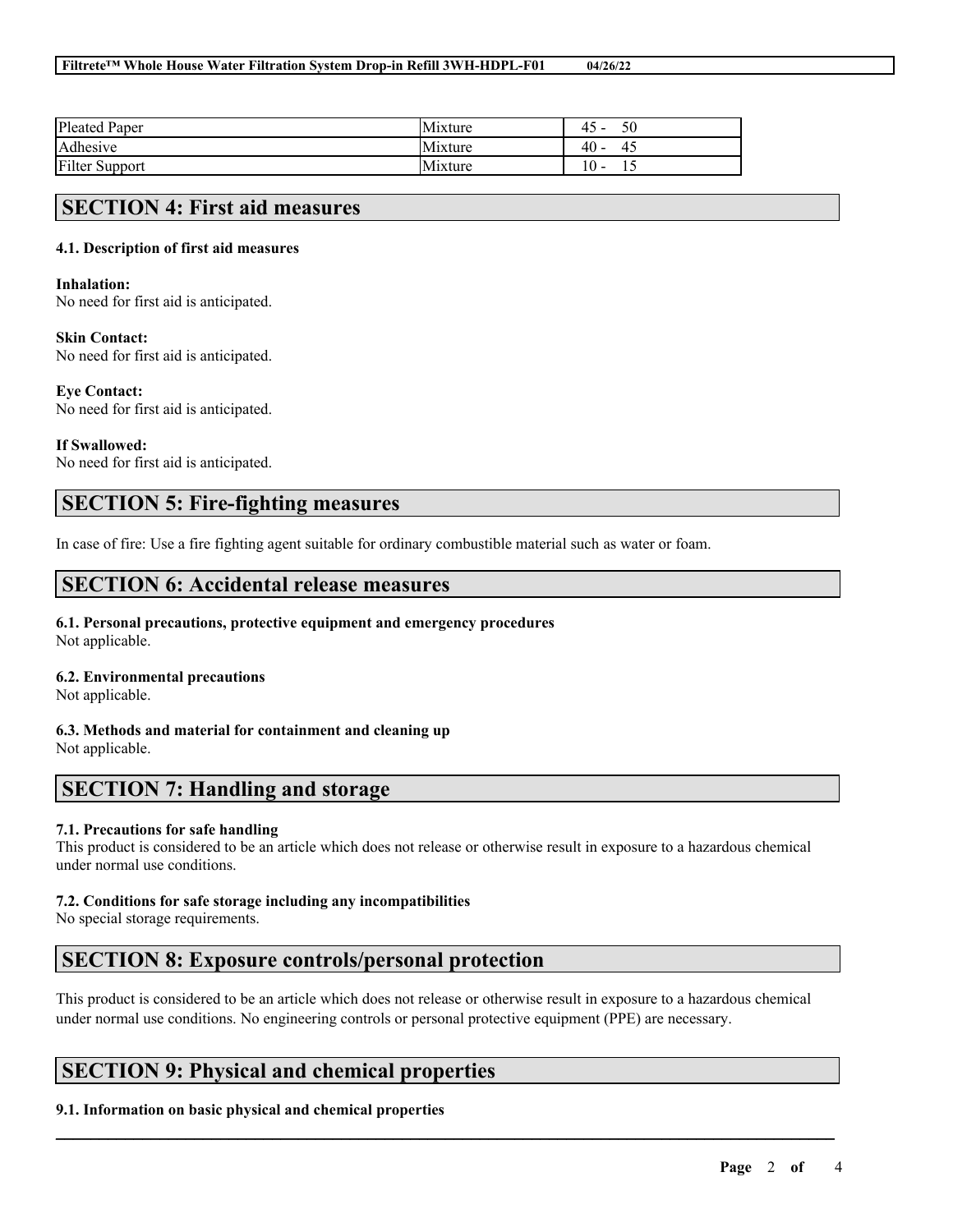| Appearance                       |                   |
|----------------------------------|-------------------|
| <b>Physical state</b>            | Solid             |
| Color                            | White             |
| Odor                             | <b>Odorless</b>   |
| <b>Boiling Point</b>             | No Data Available |
| <b>Flash Point</b>               | No Data Available |
| <b>Evaporation rate</b>          | No Data Available |
| <b>Flammability (solid, gas)</b> | Not Available     |
| <b>Flammable Limits(LEL)</b>     | No Data Available |
| <b>Flammable Limits(UEL)</b>     | No Data Available |
| <b>Vapor Pressure</b>            | No Data Available |
| <b>Vapor Density</b>             | No Data Available |
| <b>Specific Gravity</b>          | No Data Available |
| <b>Solubility in Water</b>       | No Data Available |
| Solubility- non-water            | No Data Available |

### **SECTION 10: Stability and reactivity**

This material is considered to be non reactive under normal use conditions.

# **SECTION 11: Toxicological information**

**Inhalation:** No health effects are expected

**Skin Contact:** No health effects are expected

**Eye Contact:** No health effects are expected

**Ingestion:** No health effects are expected

### **Additional Information:**

This product, when used under reasonable conditions and in accordance with the directions for use, should not present a health hazard. However, use or processing of the product in a manner not in accordance with the product's directions for use may affect the performance of the product and may present potential health and safety hazards.

# **SECTION 12: Ecological information**

This article is expected to present a low environmental risk either because use and disposal are unlikely to result in a significant release of components to the environment or because those components that may be released are expected to have insignificant environmental impact.

# **SECTION 13: Disposal considerations**

Dispose of contents/container in accordance with the local/regional/national/international regulations.

# **SECTION 14: Transport Information**

 $\mathcal{L}_\mathcal{L} = \mathcal{L}_\mathcal{L} = \mathcal{L}_\mathcal{L} = \mathcal{L}_\mathcal{L} = \mathcal{L}_\mathcal{L} = \mathcal{L}_\mathcal{L} = \mathcal{L}_\mathcal{L} = \mathcal{L}_\mathcal{L} = \mathcal{L}_\mathcal{L} = \mathcal{L}_\mathcal{L} = \mathcal{L}_\mathcal{L} = \mathcal{L}_\mathcal{L} = \mathcal{L}_\mathcal{L} = \mathcal{L}_\mathcal{L} = \mathcal{L}_\mathcal{L} = \mathcal{L}_\mathcal{L} = \mathcal{L}_\mathcal{L}$ Please contact the emergency numbers listed on the first page of the SDS for Transportation Information for this material.